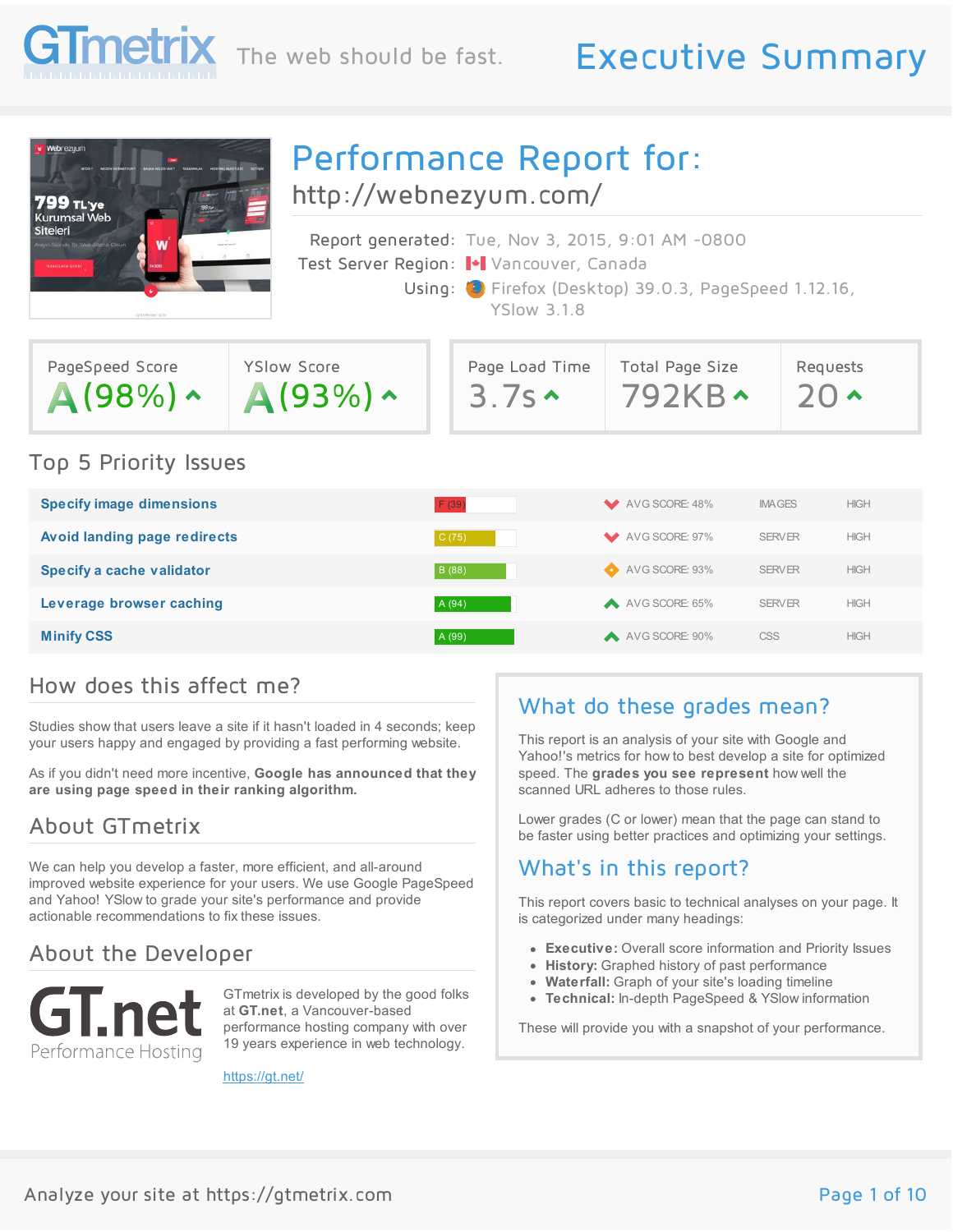

**History** 

# History

Page load times



#### Page sizes and request counts



#### PageSpeed and YSlow scores

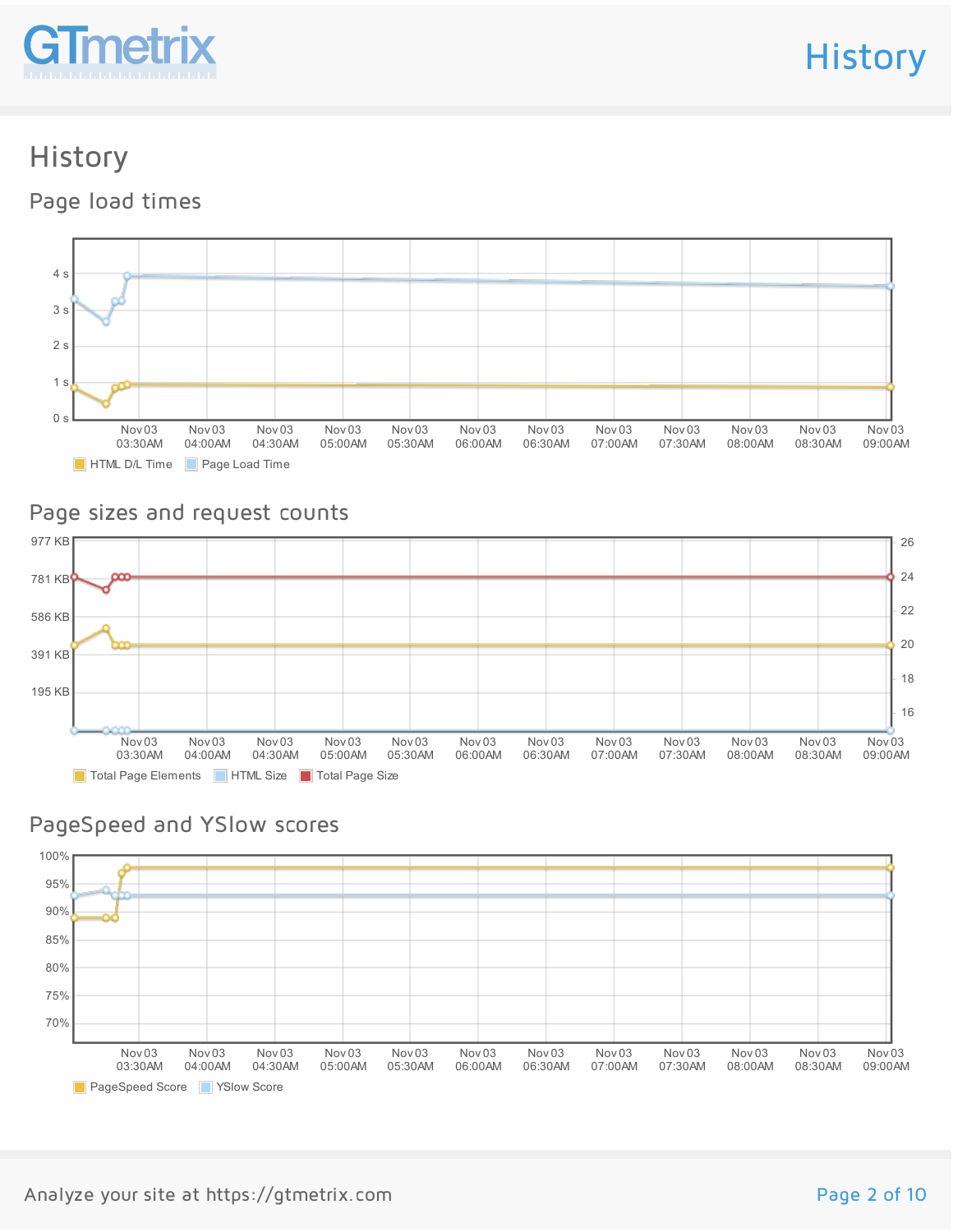

### Waterfall Chart

The waterfall chart displays the loading behaviour of your site in your selected browser. It can be used to discover simple issues such as 404's or more complex issues such as external resources blocking page rendering.

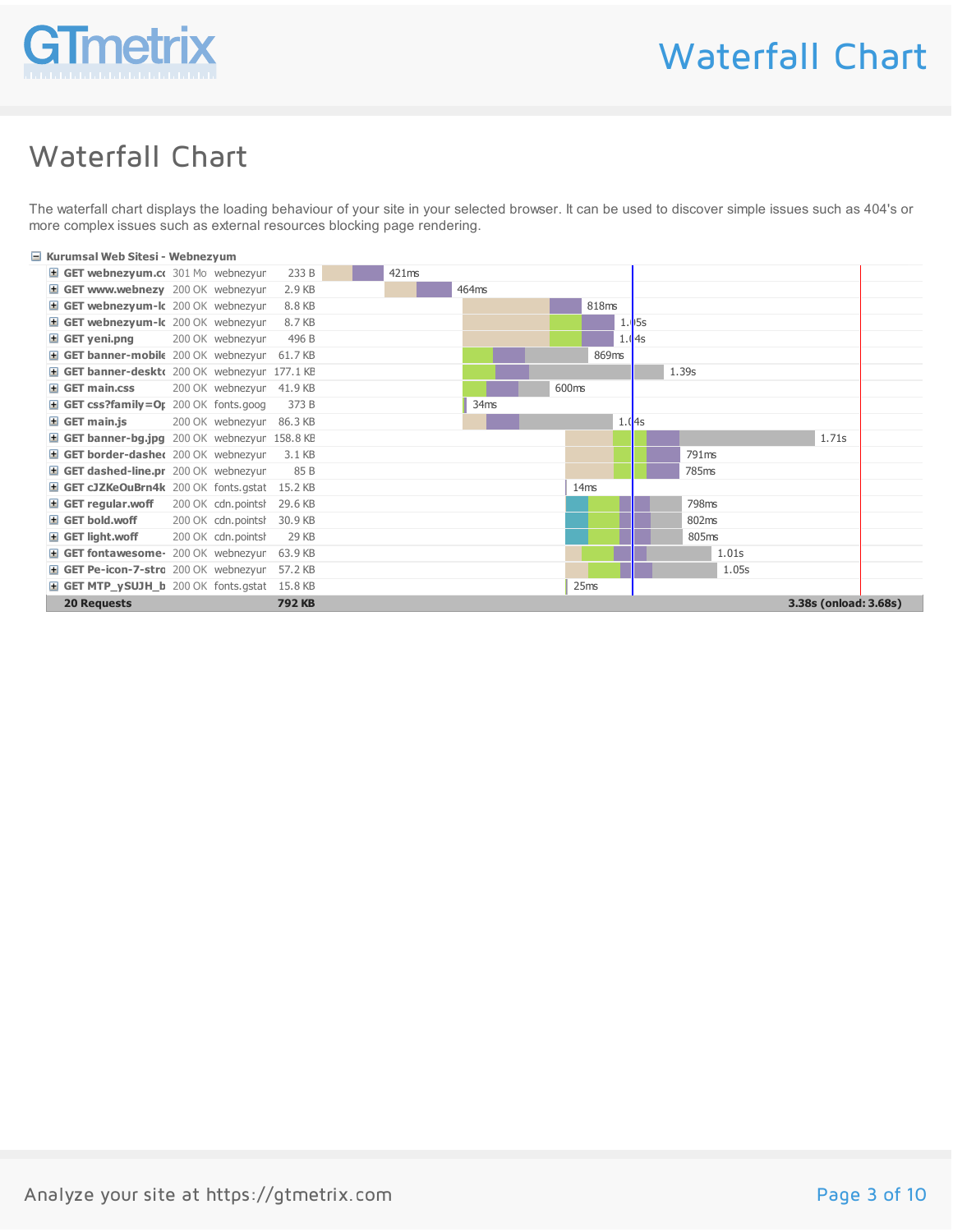

### PageSpeed Recommendations

| <b>RECOMMENDATION</b>                                                                                                                                                                                                                                                                                                                                                                                                                                                                                                                         | <b>GRADE</b> | <b>RELATIVE</b> | <b>TYPE</b>   | <b>PRIORITY</b> |
|-----------------------------------------------------------------------------------------------------------------------------------------------------------------------------------------------------------------------------------------------------------------------------------------------------------------------------------------------------------------------------------------------------------------------------------------------------------------------------------------------------------------------------------------------|--------------|-----------------|---------------|-----------------|
| <b>Specify image dimensions</b>                                                                                                                                                                                                                                                                                                                                                                                                                                                                                                               | F(39)        | AVG SCORE: 48%  | <b>IMAGES</b> | <b>HIGH</b>     |
| The following image(s) are missing width and/or height attributes.<br>http://www.webnezyum.com/<br>$\bullet$<br>http://www.webnezyum.com/assets/images/banner-desktop.png (Dimensions: 534 x 498)<br>http://www.webnezyum.com/assets/images/banner-mobile.png (Dimensions: 292 x 358)<br>http://www.webnezyum.com/assets/images/webnezyum-logo-2.png (Dimensions: 292 x 59)<br>٠<br>http://www.webnezyum.com/assets/images/webnezyum-logo.png (Dimensions: 292 x 59)<br>http://www.webnezyum.com/assets/images/yeni.png (Dimensions: 43 x 18) |              |                 |               |                 |
| <b>Avoid landing page redirects</b>                                                                                                                                                                                                                                                                                                                                                                                                                                                                                                           | C(75)        | AVG SCORE: 97%  | <b>SERVER</b> | <b>HIGH</b>     |
| To speed up page load times for visitors of your site, remove as many landing page redirections as possible, and make any required<br>redirections cacheable if possible.<br>• http://webnezyum.com/ is a short-cacheable (10 minutes) redirect to http://www.webnezyum.com/                                                                                                                                                                                                                                                                  |              |                 |               |                 |
| <b>Specify a cache validator</b>                                                                                                                                                                                                                                                                                                                                                                                                                                                                                                              | B (88)       | AVG SCORE: 93%  | <b>SERVER</b> | <b>HIGH</b>     |
| The following resources are missing a cache validator. Resources that do not specify a cache validator cannot be refreshed efficiently.<br>Specify a Last-Modified or ETag header to enable cache validation for the following resources:<br>http://fonts.googleapis.com/css?family=Open+Sans:400,300,500,700,800,600<br>$\bullet$<br>http://www.webnezyum.com/                                                                                                                                                                               |              |                 |               |                 |
| Leverage browser caching                                                                                                                                                                                                                                                                                                                                                                                                                                                                                                                      | A (94)       | AVG SCORE: 65%  | <b>SERVER</b> | <b>HIGH</b>     |
| The following cacheable resources have a short freshness lifetime. Specify an expiration at least one week in the future for the following<br>resources:<br>• http://www.webnezyum.com/ (10 minutes)                                                                                                                                                                                                                                                                                                                                          |              |                 |               |                 |
| <b>Minify CSS</b>                                                                                                                                                                                                                                                                                                                                                                                                                                                                                                                             | A (99)       | AVG SCORE: 90%  | <b>CSS</b>    | <b>HIGH</b>     |
| Minifying the following CSS resources could reduce their size by 489B (2% reduction).<br>• Minifying http://www.webnezyum.com/assets/css/main.css could save 477B (2% reduction) after compression. See optimized version<br>• Minifying http://fonts.googleapis.com/css?family=Open+Sans:400,300,500,700,800,600 could save 12B (4% reduction) after compression. See optimized ve<br>rsion                                                                                                                                                  |              |                 |               |                 |
| <b>Minify JavaScript</b>                                                                                                                                                                                                                                                                                                                                                                                                                                                                                                                      | A (99)       | AVG SCORE: 92%  | <b>JS</b>     | <b>HIGH</b>     |
| Minifying the following JavaScript resources could reduce their size by 28B (1% reduction).                                                                                                                                                                                                                                                                                                                                                                                                                                                   |              |                 |               |                 |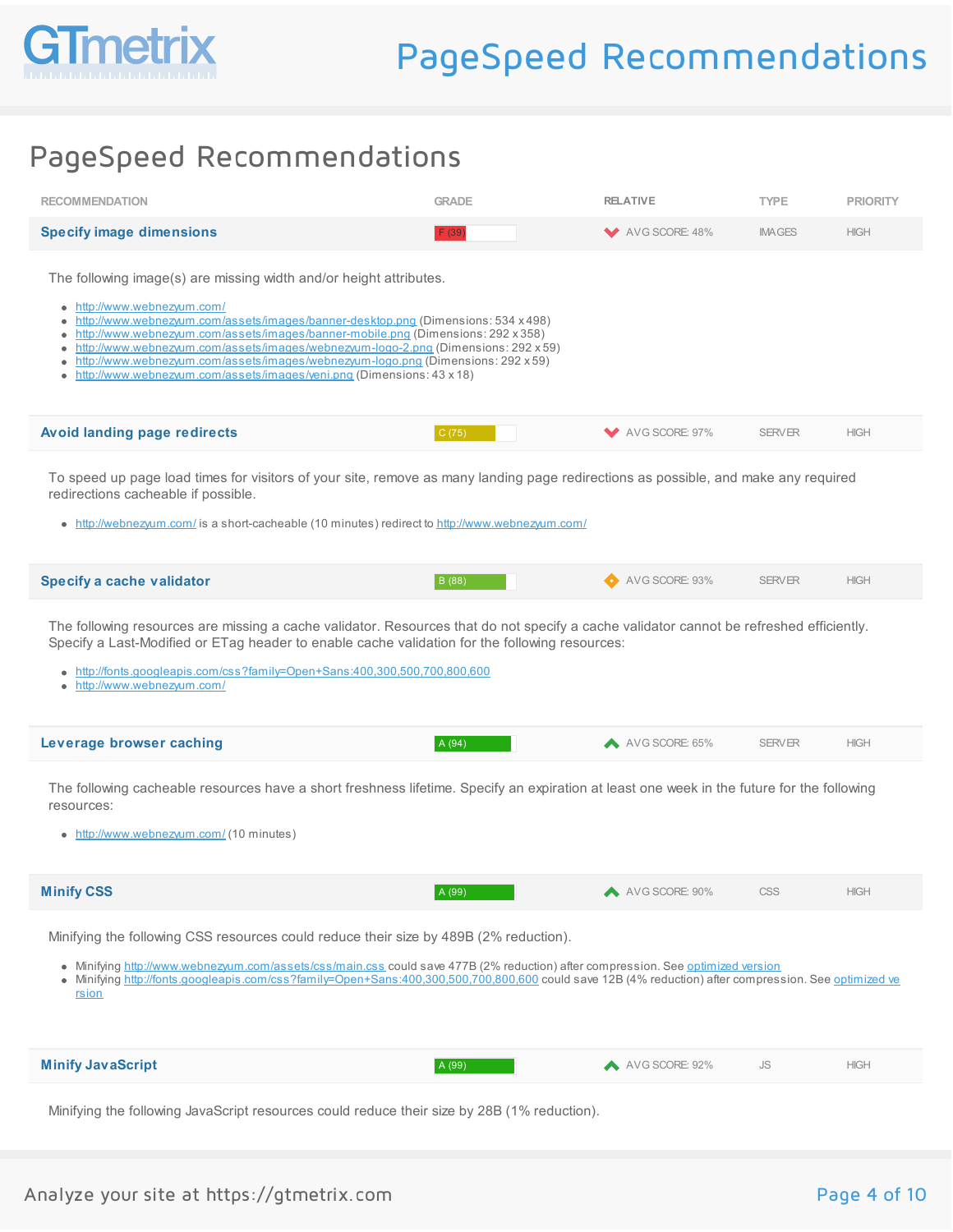

## PageSpeed Recommendations

• Minifying <http://www.webnezyum.com/assets/js/main.js> could save 28B (1% reduction) after compression. See [optimized](/reports/webnezyum.com/KQjdEuhW/pagespeed/main_0d4721725bbe8b6d0d2f127d139e1f6b.js) version

| <b>Serve scaled images</b>                                                                                                                                                                                                                                                             | A (99)  | A AVG SCORE: 81% | <b>IMAGES</b>  | <b>HIGH</b>                                                          |
|----------------------------------------------------------------------------------------------------------------------------------------------------------------------------------------------------------------------------------------------------------------------------------------|---------|------------------|----------------|----------------------------------------------------------------------|
| The following images are resized in HTML or CSS. Serving scaled images could save 3.9KiB (45% reduction).<br>• http://www.webnezyum.com/assets/images/webnezyum-logo.png is resized in HTML or CSS from 292x59 to 216x44. Serving a scaled image could save<br>3.9KiB (45% reduction). |         |                  |                |                                                                      |
| <b>Avoid bad requests</b>                                                                                                                                                                                                                                                              | A (100) | AVG SCORE: 98%   | <b>CONTENT</b> | <b>HIGH</b>                                                          |
| You scored 100% on this recommendation - nothing to do here!                                                                                                                                                                                                                           |         |                  |                |                                                                      |
| Avoid a character set in the meta tag                                                                                                                                                                                                                                                  | A (100) | AVG SCORE: 94%   | <b>CONTENT</b> | <b>HIGH</b>                                                          |
| You scored 100% on this recommendation - nothing to do here!                                                                                                                                                                                                                           |         |                  |                |                                                                      |
| <b>Defer parsing of JavaScript</b>                                                                                                                                                                                                                                                     | A (100) | AVG SCORE: 54%   | <b>JS</b>      | <b>HIGH</b>                                                          |
| You scored 100% on this recommendation - nothing to do here!                                                                                                                                                                                                                           |         |                  |                |                                                                      |
| <b>Enable gzip compression</b>                                                                                                                                                                                                                                                         | A (100) | AVG SCORE: 85%   | <b>SERVER</b>  | <b>HIGH</b>                                                          |
| You scored 100% on this recommendation - nothing to do here!                                                                                                                                                                                                                           |         |                  |                |                                                                      |
| <b>Enable Keep-Alive</b>                                                                                                                                                                                                                                                               | A (100) | AVG SCORE: 97%   | <b>SERVER</b>  | <b>HIGH</b>                                                          |
| You scored 100% on this recommendation - nothing to do here!                                                                                                                                                                                                                           |         |                  |                |                                                                      |
| <b>Inline small CSS</b>                                                                                                                                                                                                                                                                | A (100) | AVG SCORE: 95%   | <b>CSS</b>     | <b>HIGH</b>                                                          |
| You scored 100% on this recommendation - nothing to do here!                                                                                                                                                                                                                           |         |                  |                |                                                                      |
| <b>Inline small JavaScript</b>                                                                                                                                                                                                                                                         | A (100) | AVG SCORE: 97%   | JS             | $\ensuremath{\mathsf{H}}\ensuremath{\mathsf{I}\mathsf{G}\mathsf{H}}$ |
| You scored 100% on this recommendation - nothing to do here!                                                                                                                                                                                                                           |         |                  |                |                                                                      |
| <b>Minimize redirects</b>                                                                                                                                                                                                                                                              | A (100) | AVG SCORE: 91%   | <b>CONTENT</b> | <b>HIGH</b>                                                          |
| You scored 100% on this recommendation - nothing to do here!                                                                                                                                                                                                                           |         |                  |                |                                                                      |
| <b>Minimize request size</b>                                                                                                                                                                                                                                                           | A (100) | AVG SCORE: 99%   | <b>CONTENT</b> | <b>HIGH</b>                                                          |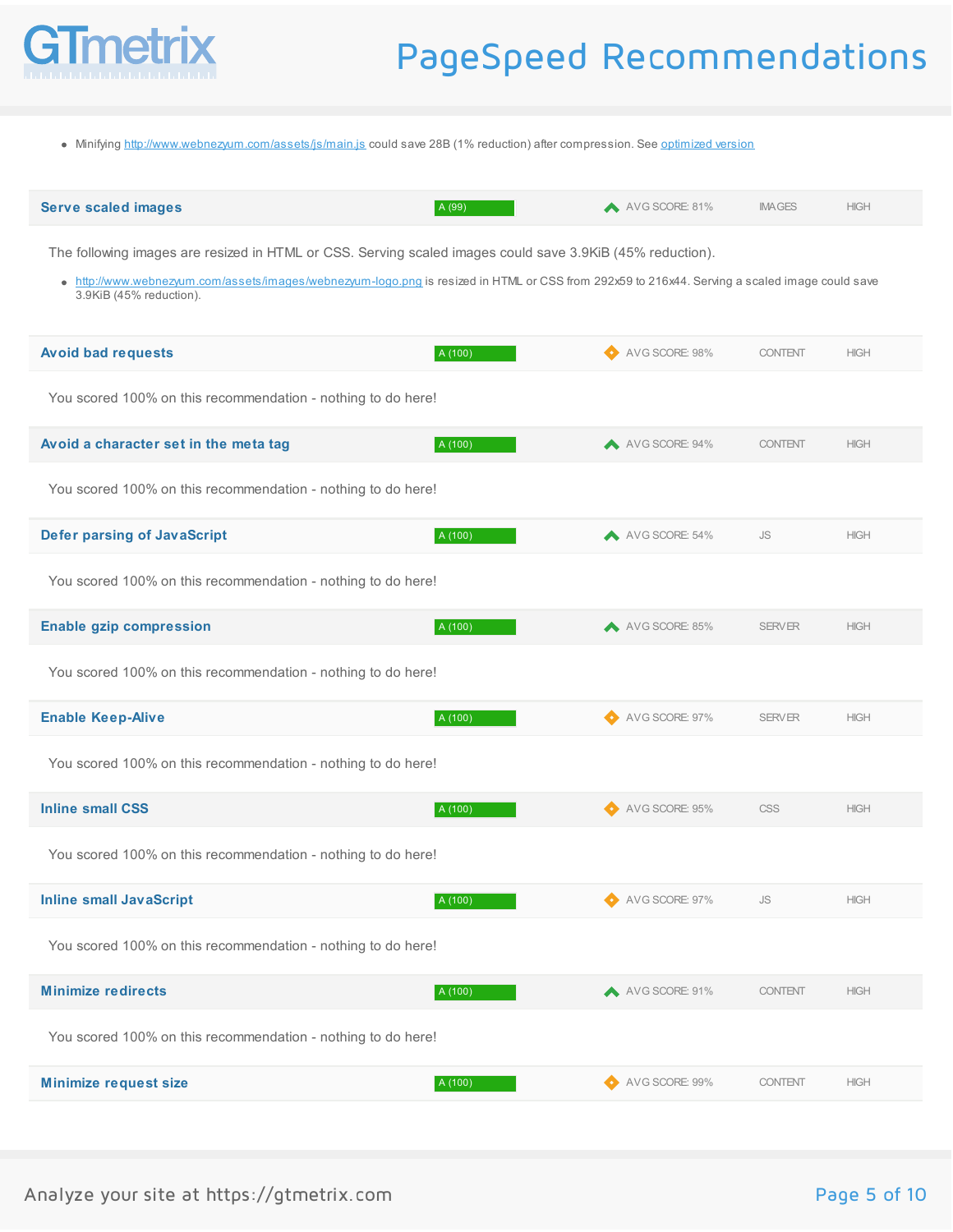

## PageSpeed Recommendations

| You scored 100% on this recommendation - nothing to do here! |         |                 |                |               |
|--------------------------------------------------------------|---------|-----------------|----------------|---------------|
| <b>Optimize images</b>                                       | A (100) | AVG SCORE: 78%  | <b>IMAGES</b>  | <b>HIGH</b>   |
| You scored 100% on this recommendation - nothing to do here! |         |                 |                |               |
| Optimize the order of styles and scripts                     | A (100) | AVG SCORE: 93%  | CSS/JS         | <b>HIGH</b>   |
| You scored 100% on this recommendation - nothing to do here! |         |                 |                |               |
| Put CSS in the document head                                 | A (100) | AVG SCORE: 100% | <b>CSS</b>     | <b>HIGH</b>   |
| You scored 100% on this recommendation - nothing to do here! |         |                 |                |               |
| <b>Remove query strings from static resources</b>            | A (100) | AVG SCORE: 87%  | <b>CONTENT</b> | <b>HIGH</b>   |
| You scored 100% on this recommendation - nothing to do here! |         |                 |                |               |
| Serve resources from a consistent URL                        | A (100) | AVG SCORE: 95%  | <b>CONTENT</b> | <b>HIGH</b>   |
| You scored 100% on this recommendation - nothing to do here! |         |                 |                |               |
| <b>Specify a Vary: Accept-Encoding header</b>                | A (100) | AVG SCORE: 91%  | <b>SERVER</b>  | <b>HIGH</b>   |
| You scored 100% on this recommendation - nothing to do here! |         |                 |                |               |
| Specify a character set early                                | A (100) | AVG SCORE: 97%  | <b>CONTENT</b> | <b>HIGH</b>   |
| You scored 100% on this recommendation - nothing to do here! |         |                 |                |               |
| Avoid CSS @import                                            | A (100) | AVG SCORE: 96%  | <b>CSS</b>     | <b>MEDIUM</b> |
| You scored 100% on this recommendation - nothing to do here! |         |                 |                |               |
| <b>Combine images using CSS sprites</b>                      | A (100) | AVG SCORE: 82%  | <b>IMAGES</b>  | <b>MEDIUM</b> |
| You scored 100% on this recommendation - nothing to do here! |         |                 |                |               |
| Prefer asynchronous resources                                | A (100) | AVG SCORE: 97%  | <b>JS</b>      | <b>MEDIUM</b> |
| You scored 100% on this recommendation - nothing to do here! |         |                 |                |               |
| <b>Minify HTML</b>                                           | A (100) | AVG SCORE: 94%  | <b>CONTENT</b> | <b>LOW</b>    |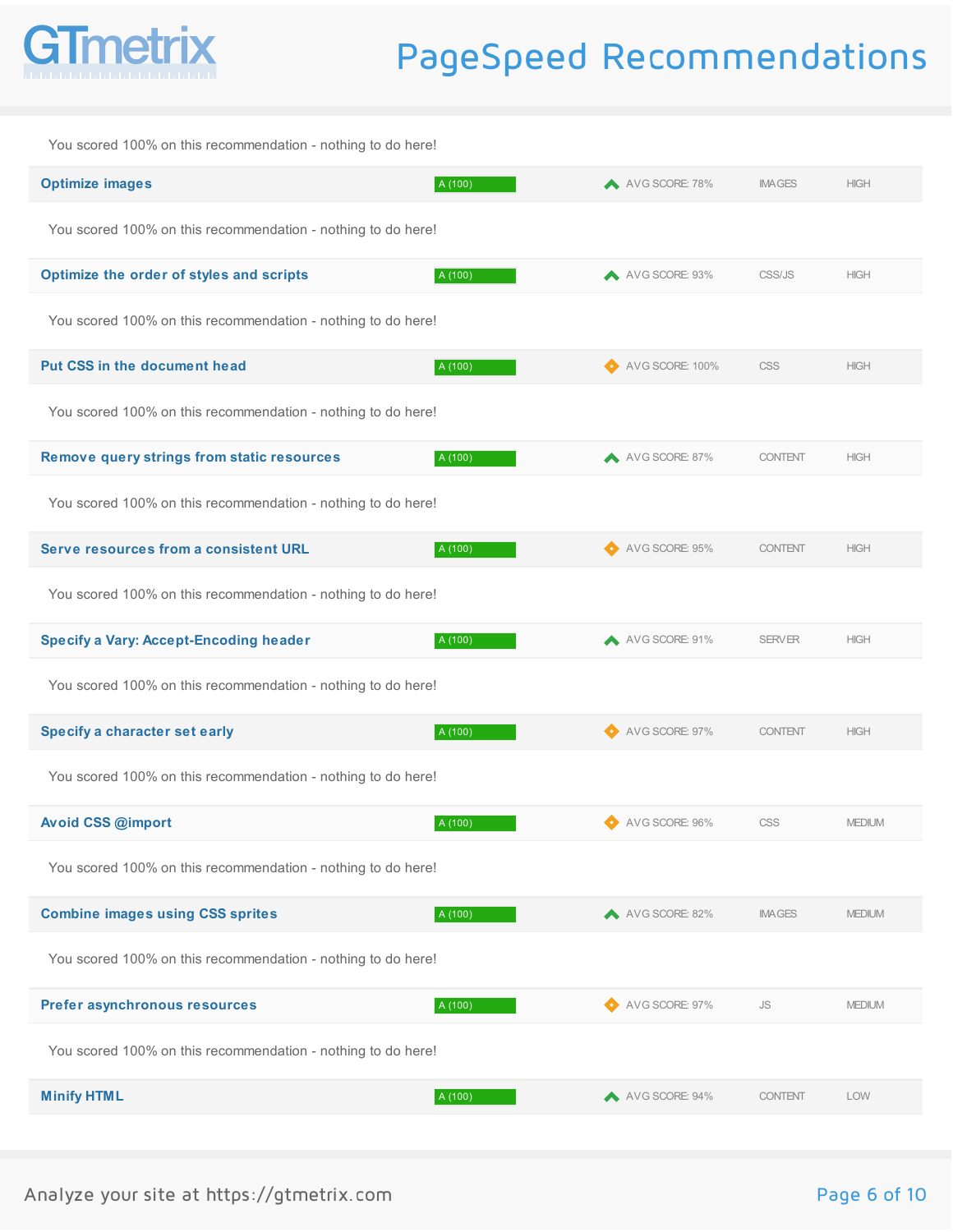

You scored 100% on this recommendation - nothing to do here!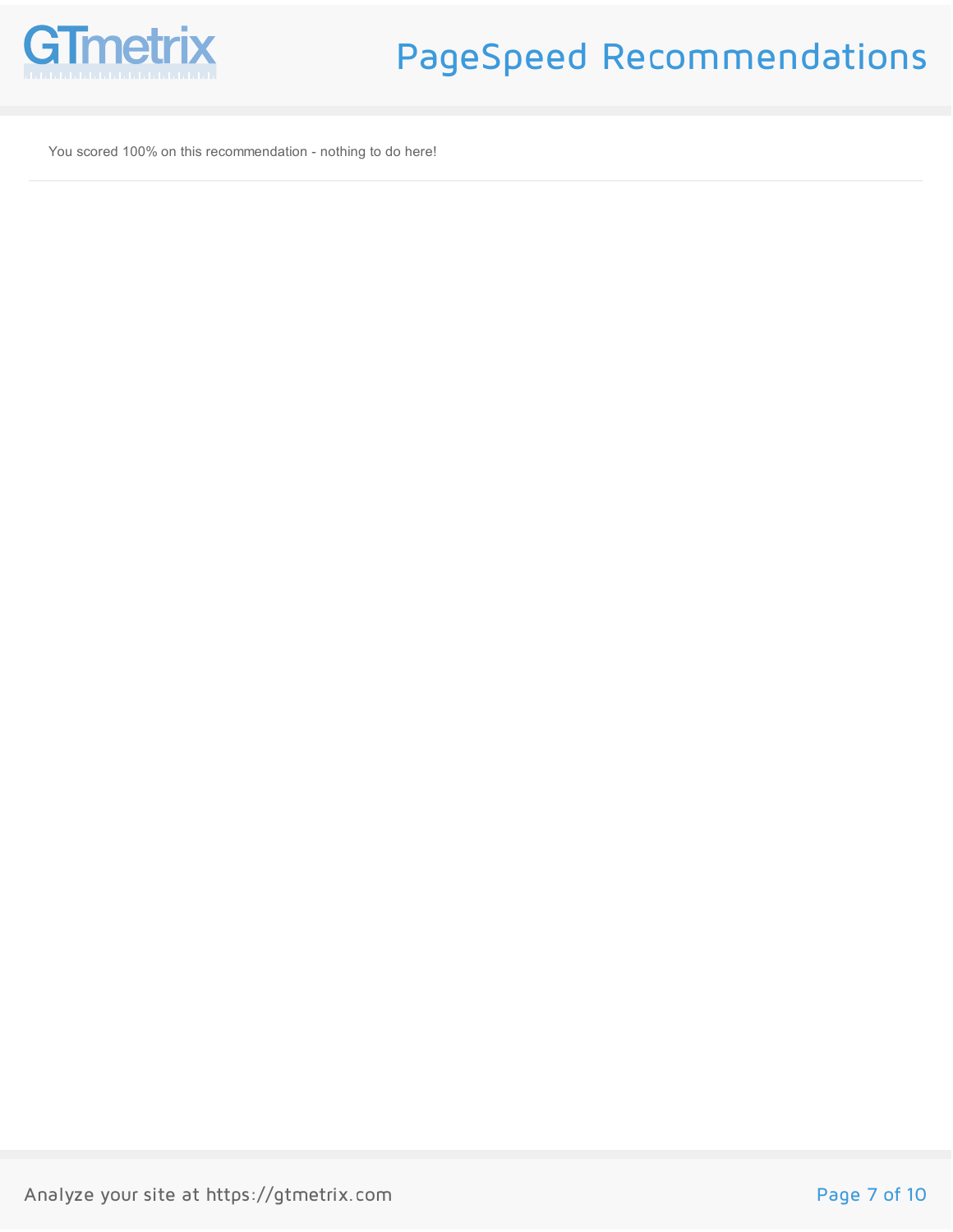

### YSlow Recommendations

| <b>RECOMMENDATION</b>                                                                                                                                                                                                                                                                                                                                                                                                                                                                                                                                                                                                                                                                                                                                                              | <b>GRADE</b> | <b>RELATIVE</b> | <b>TYPE</b>    | <b>PRIORITY</b> |
|------------------------------------------------------------------------------------------------------------------------------------------------------------------------------------------------------------------------------------------------------------------------------------------------------------------------------------------------------------------------------------------------------------------------------------------------------------------------------------------------------------------------------------------------------------------------------------------------------------------------------------------------------------------------------------------------------------------------------------------------------------------------------------|--------------|-----------------|----------------|-----------------|
| <b>Use a Content Delivery Network (CDN)</b>                                                                                                                                                                                                                                                                                                                                                                                                                                                                                                                                                                                                                                                                                                                                        | F(0)         | AVG SCORE: 12%  | <b>SERVER</b>  | <b>MEDIUM</b>   |
| Using a CDN YSlow doesn't recognize? Specify your CDNs in your User Settings.<br>There are 10 static components that are not on CDN.<br>• http://www.webnezyum.com/assets/images/webnezyum-logo.png<br>http://www.webnezyum.com/assets/images/webnezyum-logo-2.png<br>٠<br>http://www.webnezyum.com/assets/images/yeni.png<br>۰<br>http://www.webnezyum.com/assets/images/banner-mobile.png<br>٠<br>http://www.webnezyum.com/assets/images/banner-desktop.png<br>٠<br>http://www.webnezyum.com/assets/css/main.css<br>http://www.webnezyum.com/assets/js/main.js<br>http://www.webnezyum.com/assets/images/banner-bg.jpg<br>٠<br>http://www.webnezyum.com/assets/images/border-dashed.png<br>$\bullet$<br>http://www.webnezyum.com/assets/images/icon/dashed-line.png<br>$\bullet$ |              |                 |                |                 |
| <b>Add Expires headers</b>                                                                                                                                                                                                                                                                                                                                                                                                                                                                                                                                                                                                                                                                                                                                                         | B (89)       | AVG SCORE: 28%  | <b>SERVER</b>  | <b>HIGH</b>     |
| There is 1 static component without a far-future expiration date.<br>http://fonts.googleapis.com/css?family=Open+Sans:400,300,500,700,800,600                                                                                                                                                                                                                                                                                                                                                                                                                                                                                                                                                                                                                                      |              |                 |                |                 |
| <b>Avoid URL redirects</b>                                                                                                                                                                                                                                                                                                                                                                                                                                                                                                                                                                                                                                                                                                                                                         | A (90)       | AVG SCORE: 86%  | <b>CONTENT</b> | <b>MEDIUM</b>   |
| There is 1 redirect<br>• http://webnezyum.com/redirects to http://www.webnezyum.com/                                                                                                                                                                                                                                                                                                                                                                                                                                                                                                                                                                                                                                                                                               |              |                 |                |                 |
| Avoid empty src or href                                                                                                                                                                                                                                                                                                                                                                                                                                                                                                                                                                                                                                                                                                                                                            | A (100)      | AVG SCORE: 100% | <b>CONTENT</b> | <b>HIGH</b>     |
| You scored 100% on this recommendation - nothing to do here!                                                                                                                                                                                                                                                                                                                                                                                                                                                                                                                                                                                                                                                                                                                       |              |                 |                |                 |
| <b>Make fewer HTTP requests</b>                                                                                                                                                                                                                                                                                                                                                                                                                                                                                                                                                                                                                                                                                                                                                    | A (100)      | AVG SCORE: 38%  | <b>CONTENT</b> | <b>HIGH</b>     |
| You scored 100% on this recommendation - nothing to do here!                                                                                                                                                                                                                                                                                                                                                                                                                                                                                                                                                                                                                                                                                                                       |              |                 |                |                 |
| <b>Compress components with gzip</b>                                                                                                                                                                                                                                                                                                                                                                                                                                                                                                                                                                                                                                                                                                                                               | A (100)      | AVG SCORE: 73%  | <b>SERVER</b>  | <b>HIGH</b>     |
| You scored 100% on this recommendation - nothing to do here!                                                                                                                                                                                                                                                                                                                                                                                                                                                                                                                                                                                                                                                                                                                       |              |                 |                |                 |
| <b>Minify JavaScript and CSS</b>                                                                                                                                                                                                                                                                                                                                                                                                                                                                                                                                                                                                                                                                                                                                                   | A (100)      | AVG SCORE: 71%  | CSS/JS         | <b>MEDIUM</b>   |
| You scored 100% on this recommendation - nothing to do here!                                                                                                                                                                                                                                                                                                                                                                                                                                                                                                                                                                                                                                                                                                                       |              |                 |                |                 |
| <b>Make AJAX cacheable</b>                                                                                                                                                                                                                                                                                                                                                                                                                                                                                                                                                                                                                                                                                                                                                         | A (100)      | AVG SCORE: 100% | JS             | <b>MEDIUM</b>   |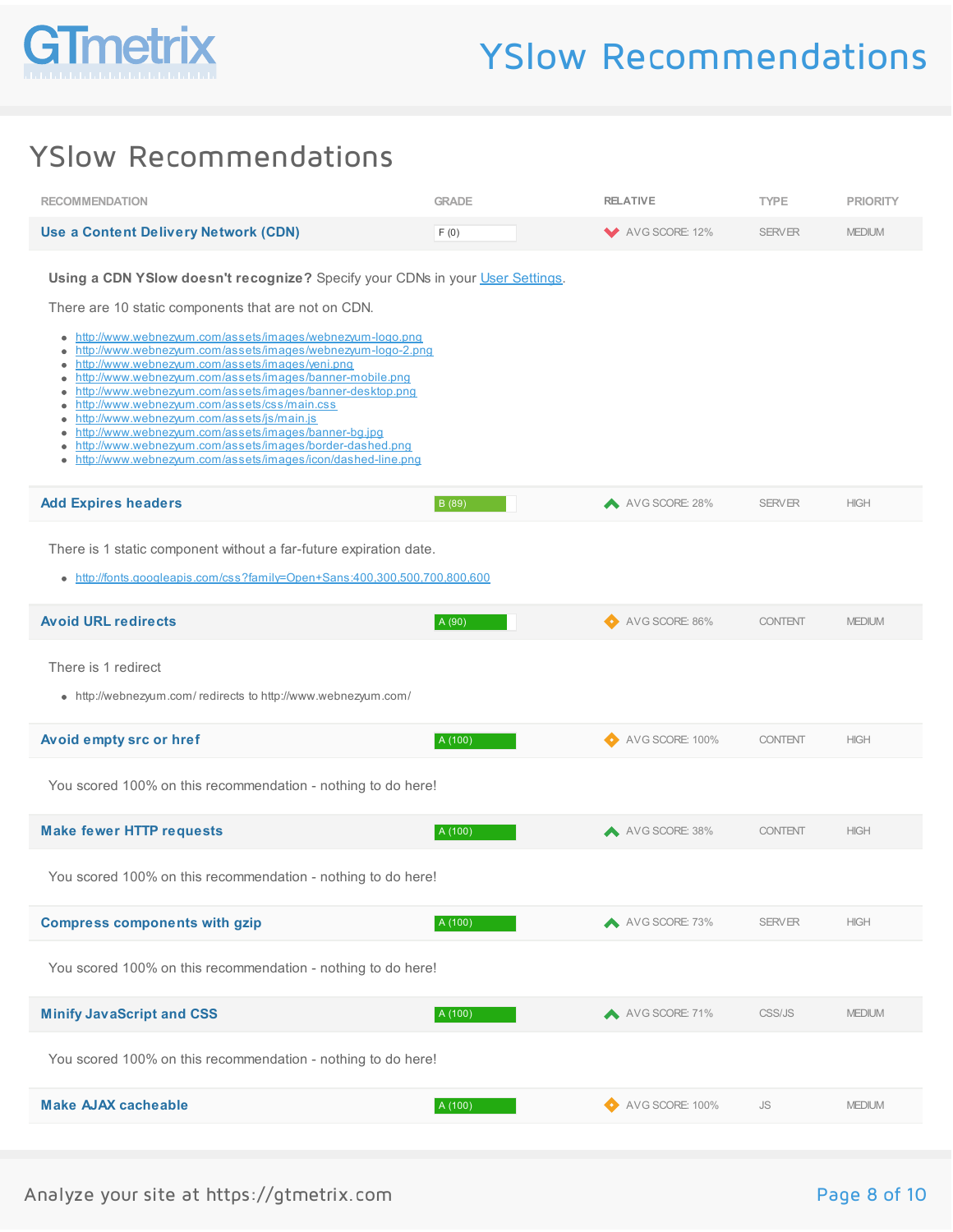

# YSlow Recommendations

| You scored 100% on this recommendation - nothing to do here! |         |                  |                |               |
|--------------------------------------------------------------|---------|------------------|----------------|---------------|
| Put CSS at the top                                           | A (100) | AVG SCORE: 100%  | <b>CSS</b>     | <b>MEDIUM</b> |
| You scored 100% on this recommendation - nothing to do here! |         |                  |                |               |
| <b>Remove duplicate JavaScript and CSS</b>                   | A (100) | AVG SCORE: 100%  | CSS/JS         | <b>MEDIUM</b> |
| You scored 100% on this recommendation - nothing to do here! |         |                  |                |               |
| <b>Put JavaScript at bottom</b>                              | A (100) | AVG SCORE: 100%  | <b>JS</b>      | <b>MEDIUM</b> |
| You scored 100% on this recommendation - nothing to do here! |         |                  |                |               |
| Avoid Alphalmage Loader filter                               | A (100) | AVG SCORE: 98%   | <b>CSS</b>     | <b>MEDIUM</b> |
| You scored 100% on this recommendation - nothing to do here! |         |                  |                |               |
| Avoid HTTP 404 (Not Found) error                             | A (100) | AVG SCORE: 98%   | <b>CONTENT</b> | <b>MEDIUM</b> |
| You scored 100% on this recommendation - nothing to do here! |         |                  |                |               |
| <b>Reduce the number of DOM elements</b>                     | A (100) | A AVG SCORE: 92% | <b>CONTENT</b> | LOW           |
| You scored 100% on this recommendation - nothing to do here! |         |                  |                |               |
| Do not scale images in HTML                                  | A (100) | AVG SCORE: 100%  | <b>IMAGES</b>  | LOW           |
| You scored 100% on this recommendation - nothing to do here! |         |                  |                |               |
| Use cookie-free domains                                      | A (100) | AVG SCORE: 45%   | COOKIE         | <b>LOW</b>    |
| You scored 100% on this recommendation - nothing to do here! |         |                  |                |               |
| <b>Use GET for AJAX requests</b>                             | A (100) | AVG SCORE: 100%  | <b>JS</b>      | <b>LOW</b>    |
| You scored 100% on this recommendation - nothing to do here! |         |                  |                |               |
| <b>Avoid CSS expressions</b>                                 | A (100) | AVG SCORE: 98%   | CSS            | LOW           |
| You scored 100% on this recommendation - nothing to do here! |         |                  |                |               |